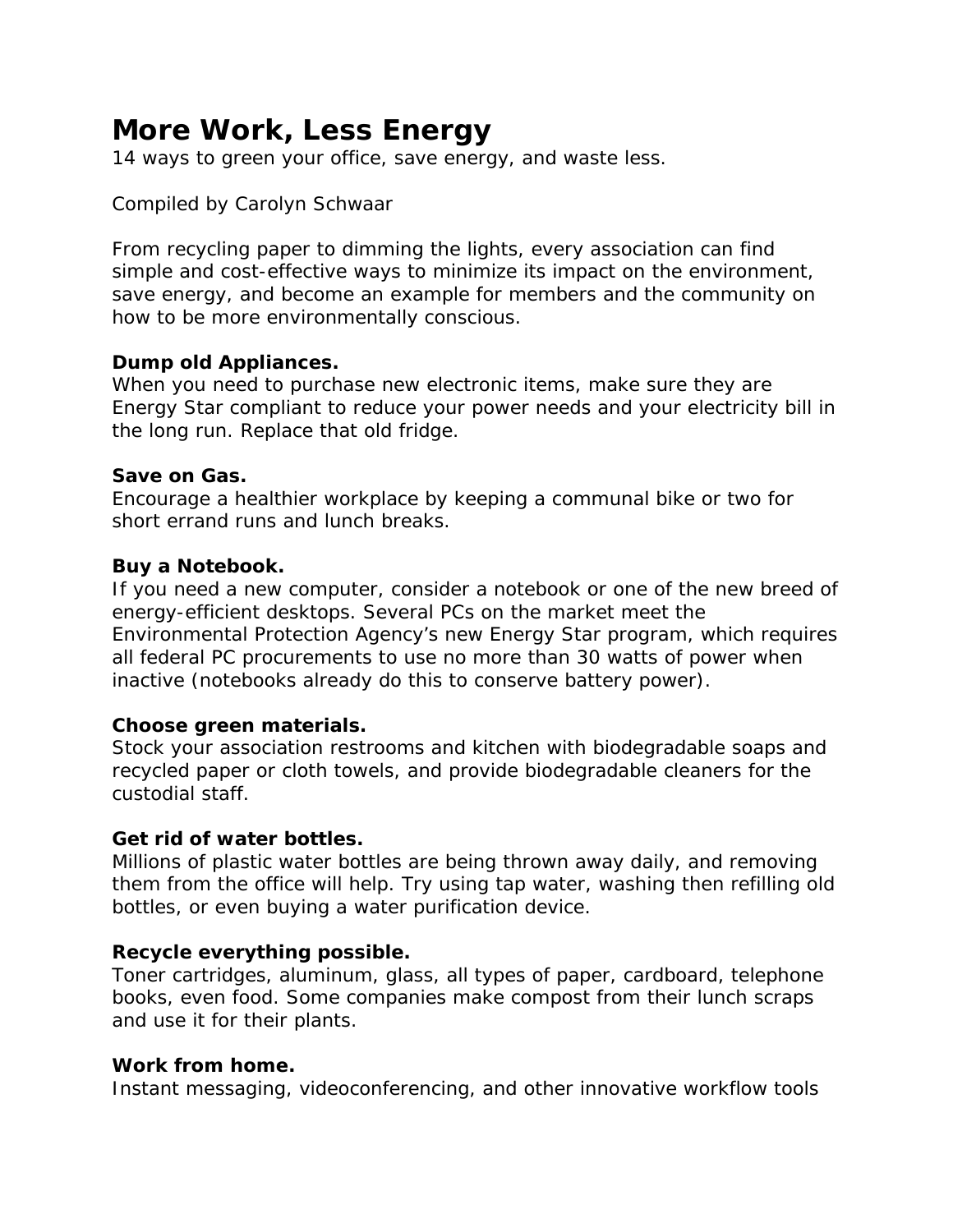make effective telecommuting a reality for 44 million Americans. Also, consider setting up a satellite office closer to employees' homes.

# **Digitize.**

Keep files on computers instead of in file cabinets. Review documents onscreen rather than printing them out. New software like Greenprint helps eliminate blank pages from documents before printing and can also convert to PDF for paperless document sharing.

# **Save a Tree.**

Buy recycled paper with a high percentage of postconsumer content and the minimum of chlorine bleaching. Print on both sides of the page when appropriate and use misprints as notepaper. If your office ships packages, reuse boxes and use shredded waste paper as packing material.

# **Rethink Lighting.**

Retrofit lights with fixtures using much less energy. Generally, energyefficient lighting upgrades increase lighting quality and yield 20 percent to 30 percent annual rates of return. Switch office light bulbs to longer lasting compact fluorescent bulbs. High-end LED desk lamps use miniscule amounts of energy. Install motion-sensor lighting in storage rooms, kitchens, and restrooms.

# **Power Down.**

Set computers to energy-saving settings when idle and shut them down (i.e., unplug) when you leave for the day. Standby and sleep settings on computers, photocopiers, and even DVD players and microwave ovens, can continue to draw as much as 10 percent of your total electricity use even when "off."

# **Green LunchTime.**

Bringing lunch to work in reusable containers is likely the greenest (and healthiest) way to eat at work. Getting delivery and takeout almost inevitably ends with a miniature mountain of packaging waste. But if you do order delivery, join coworkers in placing a large order (more efficient than many separate ones).

# **Wash, don't Toss.**

Use mugs rather than Styrofoam cups for coffee, and stock the kitchen with ceramic dishes and metal utensils, preferably bought secondhand.

# **Introduce Enviro-Supplies.**

Try environmentally friendly pencils, such as those made from recycled